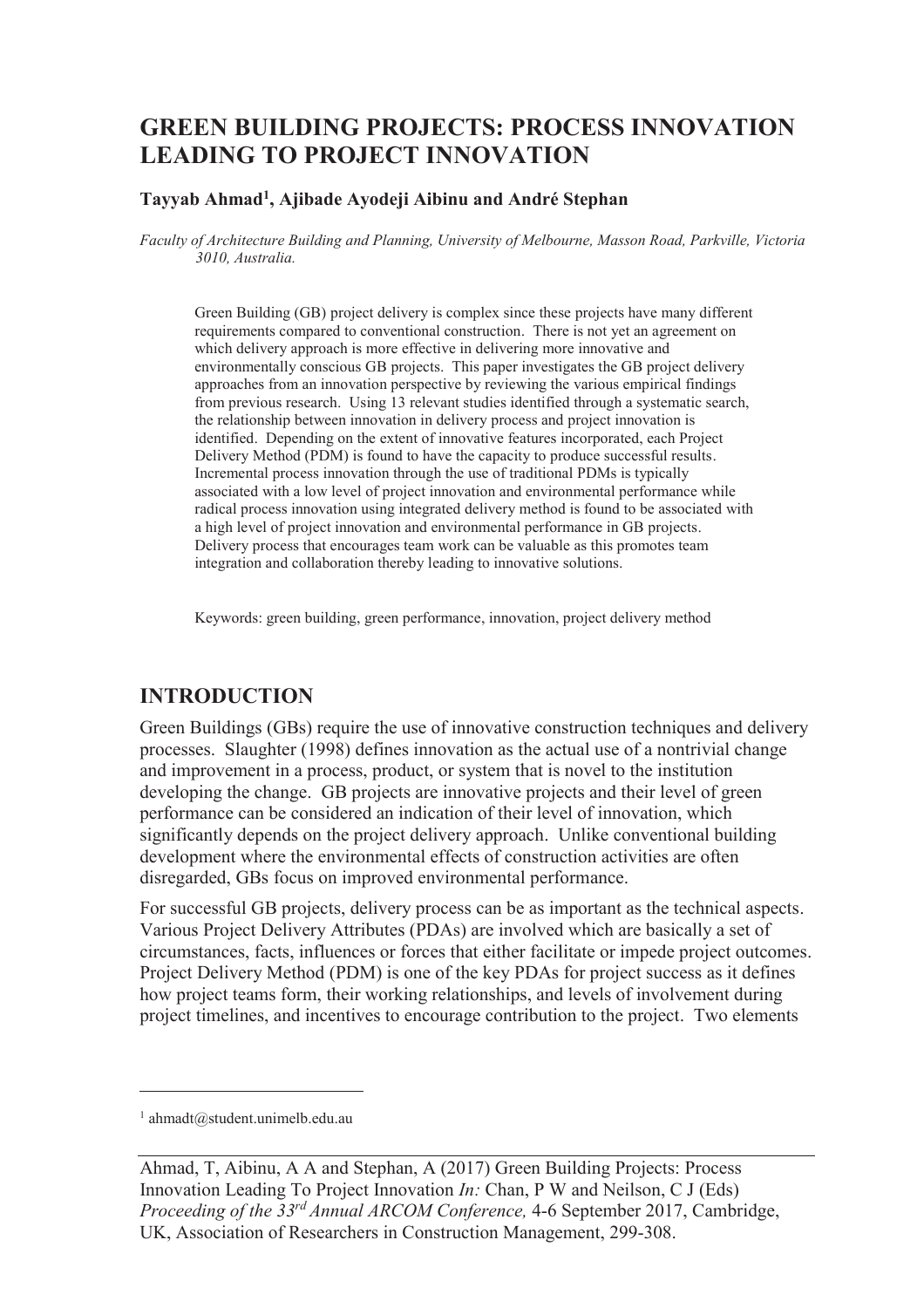define a PDM: (1) relationships of project stakeholders; and (2) their timing of engagement in the project (El Asmar *et al*., 2013).

In GB projects, coordination between the work of various design disciplines and contractors can enhance the constructability and innovation aspects in design to improve green building projects' success (Li *et al*., 2011). Thus, innovative delivery approaches can result in higher levels of project innovation. Although a general understanding of the effect of PDMs on project innovation exists, there is relatively little research on the link between the level of innovation in GB projects and the level of innovation in their delivery processes. Accordingly, the purpose of this qualitative systematic review is to identify the role of project delivery approach on GB project outcomes, from an innovation perspective.

## **CONCEPTUAL FRAMEWORK**

### **Green Buildings as Innovative Projects**

The significance of innovation in GB projects is demonstrated by the rewarding of innovation. The Singapore Green Mark GB certification system gives a 15% weight to innovation. These innovative features include technological approaches as well as financing methods and management approaches, such as environmental management systems etc. (Li *et al*., 2011). The USGBC LEED ver. 4 (Building Design & Construction) gives only 5.5% weight to design innovation, the other 94.5% points shared by other categories (e.g. water efficiency, indoor environmental quality, etc.) are directly and indirectly affected by innovation in terms of advanced machinery, equipment and effective software applications which are required for optimizing environmental performance in GB projects.

### **Innovation, Project Delivery Methods and GB Project Outcomes**

In construction, innovation can be characterised as incremental or radical innovations. Incremental means 'small, and based on existing experience and knowledge', whereas radical is 'a breakthrough in science or technology' (Slaughter, 1998). The delivery process of different GB case studies can be partially explained in terms of incremental and radical innovation. However, in order to gain a deeper insight into the factors for influencing delivery process innovation, 'architectural', 'modular' and 'system' innovations also need to be considered on GB innovation scale. 'Modular' is a change in concept within a component only, while 'system' means innovation within multiple components. Other than modular and system innovation to explain innovation within components, 'a change in links to other components or systems' is explained by architectural innovation (Figure 1) (Slaughter, 1998, Tidd, 1995).

Although the concept of incremental and radical innovation is easily applicable to processes as well as products, the concept of architectural and system innovation majorly evolved for products. One way of applying the idea of architectural innovation on processes is by considering different team members in project delivery process as the components of a delivery system. In these terms, architectural innovation will result from a difference in interrelationships among the components (team members) involved. This difference in interrelationships will arise from the variation in contractual terms, roles and responsibilities, etc. which are the specific characteristics of a PDM. Therefore, a PDM is subjected to architectural innovation in which interrelationships are changed compared to original approach.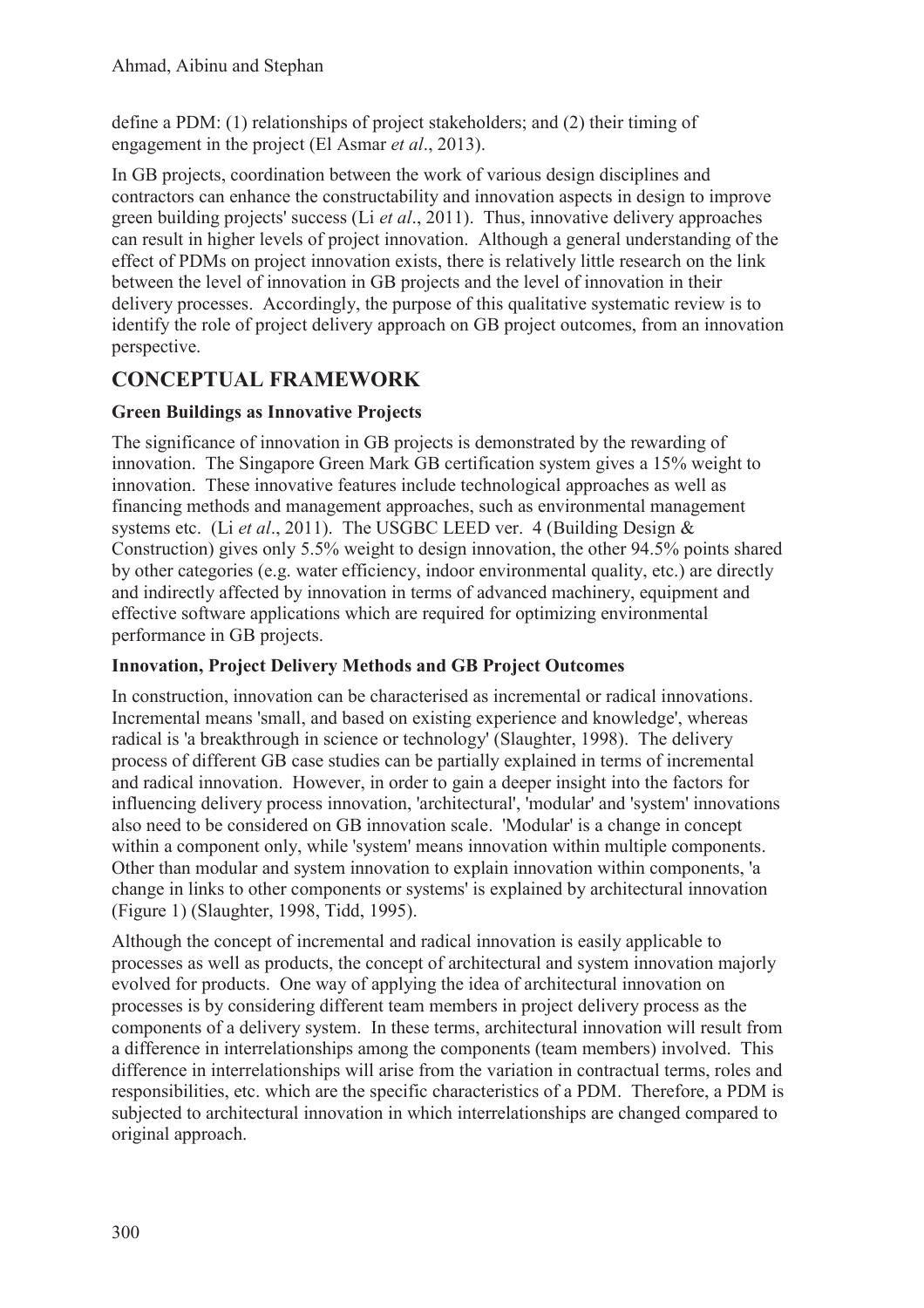The choice of a PDM impacts project innovation because coordination among project team members is strongly influenced by PDM. Traditional lump-sum contract is considered the most detrimental to innovation. It typically involves the highest cost risk, the highest occurrence of adversarial relationships, lowest integration level across the supply chain, and poorest innovation outcomes. From innovation perspective, it is the presence of a well-integrated team that is of most importance, as it is a key to driving the achievement of innovative features (Blayse and Manley, 2004).

#### **Project Delivery Methods and Their Characteristics**

PDMs to be discussed in this paper are grouped into three, based on their most salient characteristics: Design-Bid-Build (DBB), Construction Manager at Risk (CMR) and Design-Build (DB), and Integrated Project Delivery (IPD).

*Category 1: The conventional delivery system- Design-Bid-Build (DBB)*  In DBB, bidders have a clear understanding of project scope since design and

construction phases are separate and sequential. It is the most simple and popular PDM; the owner contracts with designers, and then when design is 100% complete the owner contracts separately with a General Contractor (GC) to build the facility. The design is restricted and the contractual structure does not promote collaboration between the design team and contractor leaving bidders and the contractor with little or no room for innovation. Though the early involvement of contractors is possible with DBB, it is typically not to the extent of a more integrated PDM (Mollaoglu-Korkmaz *et al*., 2011). DBB typically uses one of the most basic payment options i.e. lump sum payments (interim or milestones).

#### *Category 2: Fast-tracking-orientated delivery system - Construction manager at risk (CMR) and Design-Build (DB)*

Fast-tracking means overlapping of design and construction phases. Construction Manager at Risk (CMR) and Design-Build (DB) are the common approaches. Although they are fundamentally different, in both, collaboration among the owner and other parties is not based on a multi-party contract. In DB, the general contractor (GC) is engaged when the design is not complete, and the designer will be novated to the GC, thereby providing a single point of responsibility for owner. With the CMR system, the constructor is involved early on in the project; the system usually includes a reimbursement solution based on incentives (Kenig, 2011). Although, DB and CMR are suitable for fast-tracking, they lack a particular focus towards project integration.

#### *Category 3: Integrated delivery approach*

IPD is a relatively new concept and evolving, having multiparty agreement, shared risk and rewards, and early involvement of all parties whereby all key project stakeholders sign one multiparty contract before the start of design. It is based on the assumption that a project will suffer from lack of innovation if everyone is held solely responsible for their own scope and price. Thus parties agree to share project gains and lack of performance according to their participation (Matthews and Howell, 2005).

## **METHOD**

Using a systematic review of previously published GB case studies, this paper identifies the role of project delivery approach on GB project outcomes, from innovation perspective. However, due to the lack of research linking GB project innovation with process innovation, the substitute technique used in this paper is to review studies that have related GB project success/performance with different delivery approaches. This paper uses an assumption that green performance of GB projects is directly proportional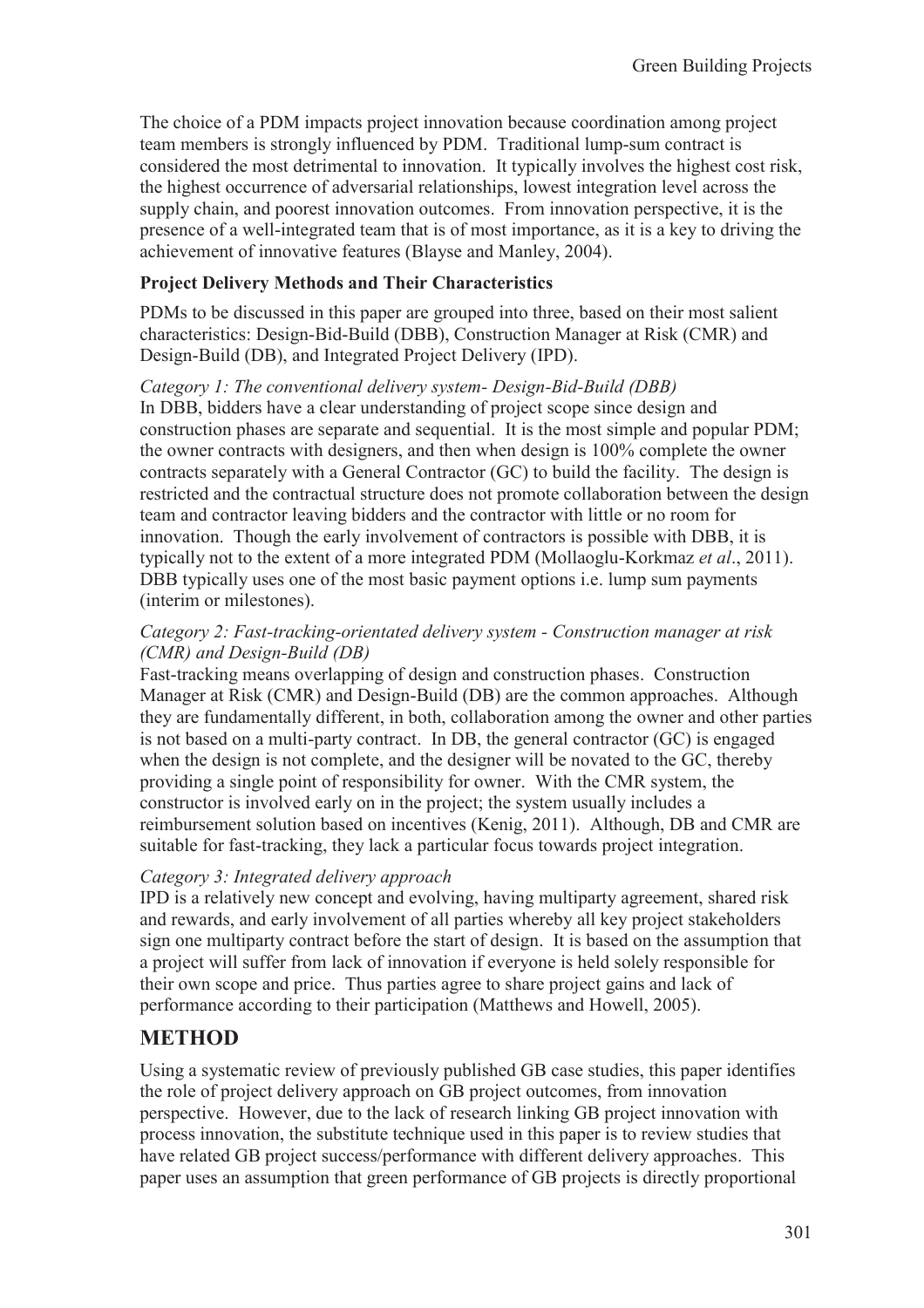to innovativeness. It is also assumed that some PDMs are more innovative than others depending on their history and popularity of use. Thus, comparative studies relating the use of different delivery techniques for GB projects are reviewed. Relevant publications were obtained through a systematic and extensive search of thesis, and refereed journal, conference, and review articles using the title/abstract/keyword' fields in major databases such as "Web of Science (ISI)", "Scopus (Elsevier)". Publications issued until October 2016 were considered. Originally developed code used include: (("green" OR "sustainable" OR "high performance" OR "energy efficient "OR "sustainability" OR "nZEB" OR "ZEB" OR "zero carbon" OR "low carbon" OR "LEED") AND ("building") AND ("project") AND ("delivery" OR "procurement") AND ("performance" OR "success")). 518 publications were obtained in the "the first round". They were scrutinized using their titles and keywords and 75 publications were shortlisted in "The second round". By scrutinising the abstract and conclusion sections in the "The third round", 13 relevant publications were finally shortlisted for qualitative review. Publications were selected only if they relate to the delivery of GB projects; and if they relate different delivery approaches for successful GB project delivery.

## **FINDINGS**

The search results show that not many studies have examined the link between PDAs and performance outcomes of GBs. In order to investigate trends of GB delivery processes in terms of innovation, the review findings are now presented. The only available literature relates PDAs with project success/performance (i.e. level of green performance, etc.) conceptualised as the level of innovation. The current trends of innovation in GB delivery process are then identified. The effectiveness of different PDMs for successful delivery of GB projects is examined first, followed by the reasons for the associated increase in project performance. Finally the role of PDAs (Project Delivery Attributes) other than PDM is highlighted.

### **Effect of PDMs on GB project outcomes**

In terms of Conventional DBB vs. Fast-tracking delivery systems, using inductive reasoning, Gard (2003) argued that the DB method of infrastructure delivery capitalizes on synergies between designer and builder, rather than exacerbating the conventional antagonism between these two actors, as typical in the DBB method. GB projects delivered by CMR and DB outperform DBB projects on different performance criteria particularly in terms of delivery speed (Korkmaz *et al*., 2010a). Defining GB project success as a measurement of a project meeting or exceeding its initial LEED rating goals, Molenaar *et al*., (2009) found that all PDMs (DB, DBB, CMR) could lead to all levels of LEED certification. However, success differs for each PDM. The majority of projects (75%) used DB and CMR as PDMs. CMR was identified as the most successful PDM with 94% success rate and exceeding owners' expectations 50% of the time. Furthermore, the use of DB approach in building mechanical systems of GB projects was found to result in better outcomes when compared to DBB approach (Riley *et al*., 2005). Some US-based GB office projects were discussed in another study (Swarup *et al*., 2011, Korkmaz *et al*., 2010a). Table 1 summarises their findings. The total score provides the overall GB performance and is a sum of the scores a project has in the performance metrics of High Performance Green, Intended vs. Achieved green status, Post Occupancy Evaluation, as well as Cost, Schedule and Quality performance. In case a project performs up to the mark/expectations, then it gets a score of 0. However, if it performs better or worse, it gets +1 and -1 scores respectively. Table 1 shows that different PDMs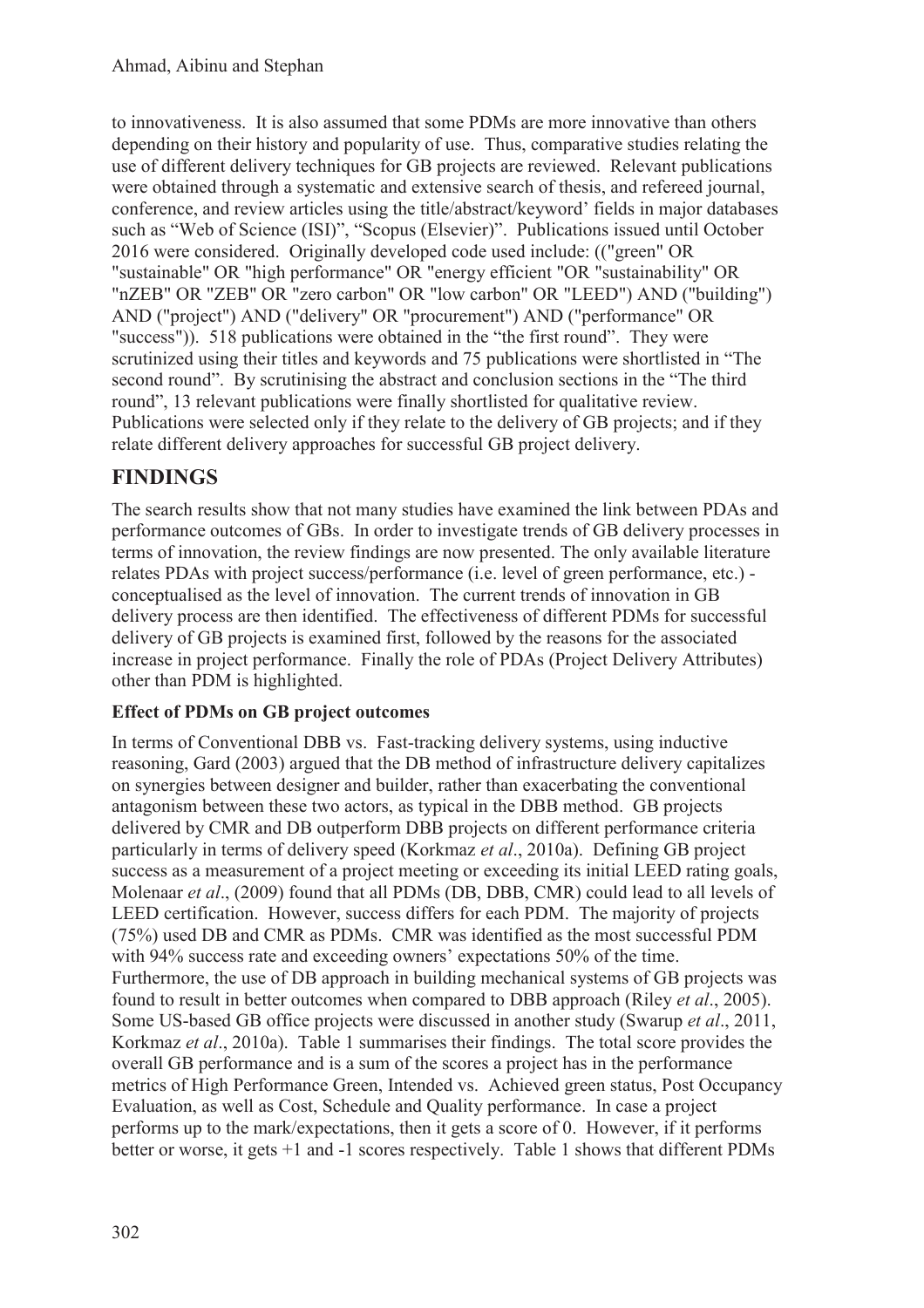are related with different levels of integration in delivery process and this consequently affects final project outcomes, particularly sustainability goals.

Although many studies relate the difference in project performance with the PDM used, a unanimous agreement does not exist about differences in the effectiveness of PDMs. For instance, using US NAVY projects Carpenter (2005) found no noteworthy difference between DB and DBB in terms of LEED scores at the FACD (Functional Analysis and Concept Design) and design completion stages. Similarly, Bilec (2008) could not establish any explicit relationship between DB and green design.

| Proj.<br>Code  | <b>PDM</b> | <b>LEED</b><br>Certification | Owner's<br>commitment | Total<br>Score   | Level of<br>integration | Contractual Terms |            |       |
|----------------|------------|------------------------------|-----------------------|------------------|-------------------------|-------------------|------------|-------|
|                |            |                              |                       |                  |                         | Des.              | Con.       | $D-B$ |
| A1             | DBB        | Certified                    | Low                   | $-2$             | Low                     | <b>LS</b>         | <b>LS</b>  |       |
| A <sub>2</sub> | <b>CMR</b> | Certified                    | Medium                | $-1$             | Medium                  |                   | <b>LS</b>  |       |
| A <sub>3</sub> | <b>CMR</b> | Certified                    | Medium                | $-1$             | Medium                  | LS                | <b>GMP</b> |       |
| B <sub>1</sub> | DBB        | Silver                       | Medium                | $-1$             | Medium                  | LS                | LS         |       |
| B2             | <b>CMR</b> | Silver                       | Medium                | $-4$             | Medium                  | <b>LS</b>         | GMP        |       |
| C1             | $DB$       | Gold                         | High                  | 3                | High                    |                   |            | $C+F$ |
| C <sub>2</sub> | DB         | Gold                         | High                  | 3                | High                    |                   |            | $C+F$ |
| D1             | $DB$       | Platinum                     | High                  | 4                | High                    | $C+F$             | $C+F$      |       |
| D <sub>2</sub> | <b>CMR</b> | Platinum                     | Medium                | 1                | Medium                  | $C+F$             | $C+F$      |       |
| D <sub>3</sub> | $DB$       | Platinum                     | Medium                | $\mathbf{0}$     | High                    |                   |            | LS    |
| D <sub>4</sub> | <b>DBB</b> | Platinum                     | High                  | $\boldsymbol{0}$ | Low                     | $C+F$             | LS         |       |

*Table 1: PDAs and Performance for GB projects (Swarup et al., 2011, Korkmaz et al., 2010a)* 

Note: LS= Lump Sum; GMP= Guaranteed Maximum Price; C+F= Cost+Fee; Des.= Designer;  $Con = Constructor; D-B = Designer-Builder$ 

In terms of Integrated vs. Conventional and Fast-tracking delivery systems, IPD as a PDM is remarkably different from other PDMs. Kantola and Saari (2016) argued that IPD is the most suitable PDM for GB projects. El Asmar *et al*., (2013) evaluated the performance of 35 IPD projects in comparison to projects delivered using other PDMs (i.e. DBB, DB, CMR), and showed statistically significant performance outcomes in the case of IPD. In another study, Matthews and Howell (2005) found that the use of IPD resulted in successful project delivery in a chilled water plant project. The project demonstrated how the increased coordination, innovation, and skill set resulting from the application of IPD helped materialize a successful project execution. Hanks (2015) compared 8 DBB projects to 8 IPD projects and found that 75% of the DBB case studies achieved the LEED target while 63% of the IPD case studies exceeded LEED target. Important attributes responsible for the outcomes are: the early involvement of key project participants, collaboration, and the use of technology. Although these attributes can be incorporated into both DBB and IPD methods, IPD facilitates the use of technology and incentivizes early participant involvement and collaboration. Thus, using IPD tends to provide higher assurance that project performance targets (e.g. LEED certification) will be met or exceeded.

Some studies examined, in detail, the factors that make some PDMs more effective than others. For instance, Molenaar *et al*., (2009) found that success rates favour PDMs that do not seek pricing before selection and that use GMP payment provisions. According to the studies (Swarup *et al*., 2011, Korkmaz *et al*., 2010a) shown in Table 1, GB projects with high overall scores and also high levels of green certifications tend to have Cost+Fee contractual terms instead of GMP or Lump Sum terms. The difference in project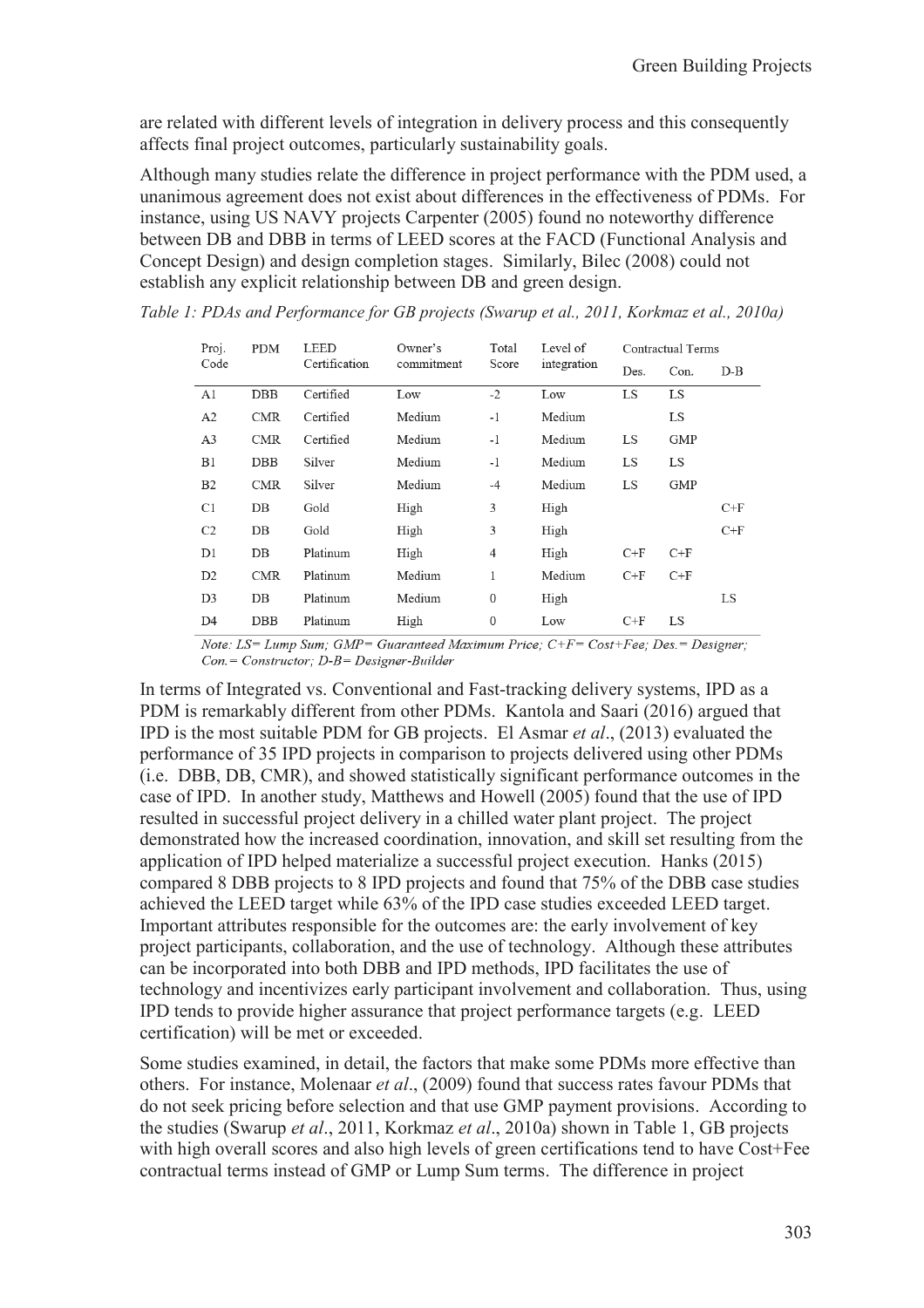performance because of the difference in payment terms is reasonable because the payment systems used in PDMs are of much significance since it can minimize the principal-agent problem by aligning the interest of principal and agent parties. However, one of the owners of a project in Korkmaz *et al*., (2010a) study stated that GMP and lump sum are ineffective, old school, old thinking, and a hindrance towards innovation and new technologies as they tend to make the stakeholders focus more on protecting their own interests. Cost+Fee structure can also be problematic. For instance, one designer in the study stated that Cost+Fee for the most part implies a percentage of the construction cost. Therefore, there are disincentives to achieve high performance: if the idea is to try to reduce system size, the associated cost will reduce and if fees are based on cost, there is no incentive for reducing costs and achieving a higher efficiency. Thus, it can be stated that some of the existing payment contractual terms are more effective than others in aligning the interests of project team members. However, there is room for further improvements in these contractual terms. The findings suggest that constituent elements of different PDMs set them apart when it comes to their ability of successfully delivering GBs.

### **Effect of PDAs on GB Project Outcomes**

The review also shows that there are many PDAs other than PDM which influence GB project success and innovation. For instance, Bilec (2008) study provided a series of best practices for GB delivery, which in some cases are related to a specific PDM, but in other cases are independent of the PDM used. PDAs such as timing of project participants' involvement in the delivery process and owner type can be important factors for successful project outcomes compared to the PDM used (Korkmaz *et al*., (2010b). In Korkmaz *et al*., (2010a) study it was realized in 3 out of 11 cases that a certain level of project performance is not entirely based on the PDM being used. For instance (as shown in Table 1), D4 was an outlier project, since it had low level of integration, was delivered by conventional DBB but still performed significantly better because of the contractor's commitment and early involvement in the project; B2 was also an outlier since it had a medium level of integration, was delivered by CMR but still had low performance outcomes because of the lack of contractor's commitment; A2 was also an outlier since it had a medium level of integration, was delivered by CMR but still had a low sustainability performance because of the team's lack of experience with LEED. It was also realized from the study that there are some aspects differentiating gold certified (good), Platinum certified (exceptional), or low and high innovation projects.

From Table 1, the difference between low and high innovation projects is not only because of PDMs used but also because of other attributes (i.e. PDAs) under the partial influence of PDMs. Unlike low innovation projects, the high innovation projects used Collaboration Sessions, Green Design Coordinator and Design Charrettes. In comparison with low innovation projects, the high innovation projects had earlier constructor involvement, earlier introduction of green concept in the project and the green concept incorporated by the owner rather than designer. Although DB and CMR have better chances of facilitating integration, results show that DBB also has the potential to provide higher levels of integration if it informally involves the constructor in the earlier phases of the project. Design charrette, compatibility of team members, and commitment to project sustainability goals were also found to be crucial in achieving team integration and overall project success and innovation (Swarup *et al*., 2011, Korkmaz *et al*., 2010a, Mollaoglu-Korkmaz *et al*., 2011). Using quantitative methods on 51 GB projects, Gultekin *et al*., (2013) identify statistically significant correlation between in-process indicators (i.e. PDAs) with GB project performance outcomes (i.e. green level, cost, and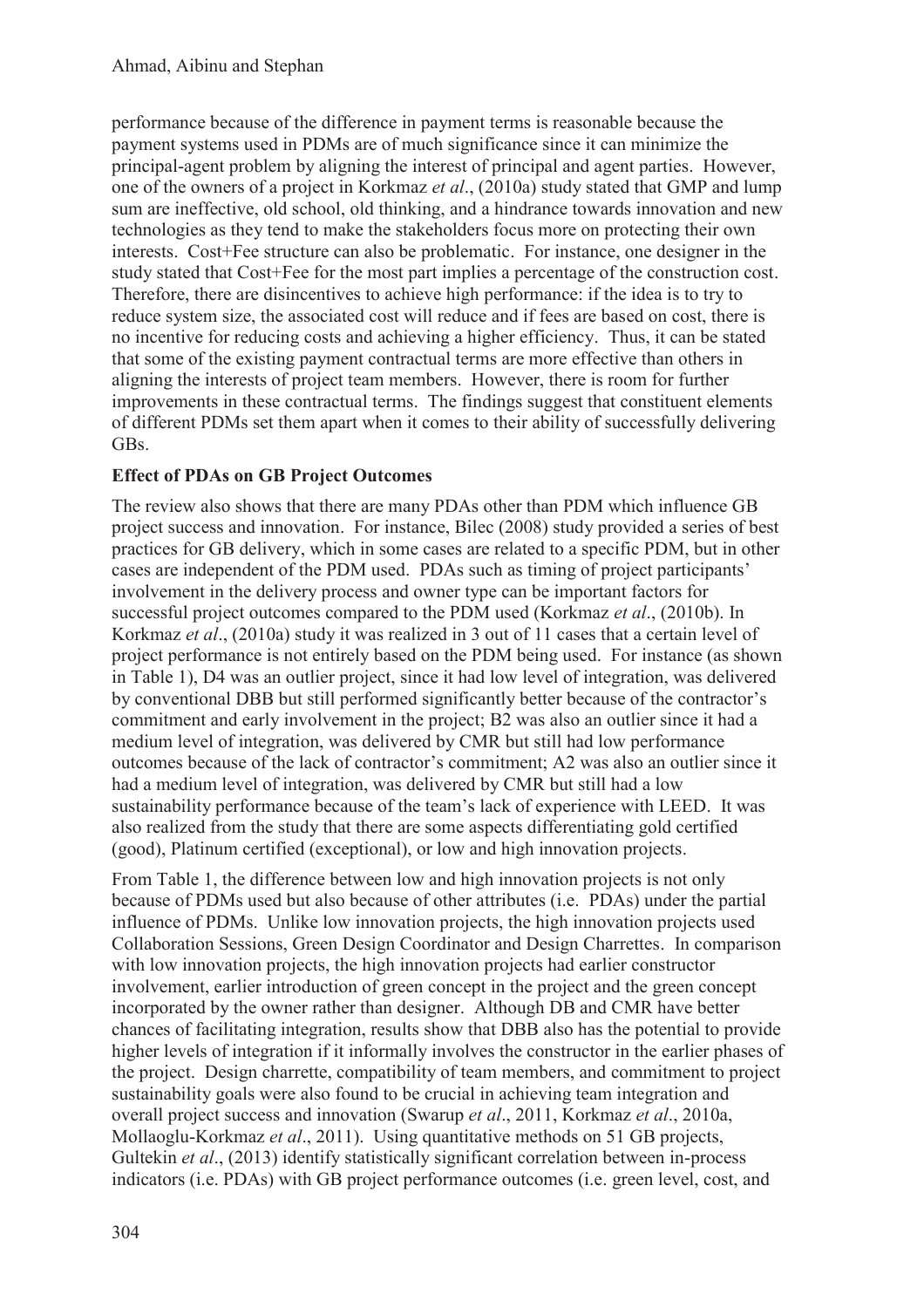schedule). Besides the use of DB as a PDM, the other indicators, include: setting ownerinitiated sustainable goals, having all major project parties attending design charrettes, running energy and lighting simulations no later than the schematics-design phase, adequacy in owner capabilities for scope definition and decision making, selecting contractors from a restrained pool, and enabling contractor involvement in the delivery process no later than the design-development phase.

The research highlights that although PDM is an important attribute, it is in fact one among many other attributes which cumulatively affect the success of GB projects. Although the selection of a certain PDM also influences other PDAs, the attributes (i.e. design integration, etc.) can still be optimized, selected and controlled even when a conventional PDM (DBB) is being used. This emphasizes that fate of a project is not decided with selection of a PDM only. Through localized innovation within the PDM and individual PDAs, remarkable performance results can be expected in GB projects.

## **DISCUSSION**

Findings show that the GB projects delivered through integrated and innovative delivery method (i.e. IPD) tend to result in more consistent successful outcomes in comparison with projects delivered through a conventional delivery method (*i.e.* DBB). Fasttracking delivery methods (i.e. DB, CMR) perform better than conventional but worse than integrated delivery method in delivering various project outcomes including innovation. For assessing the delivery process innovation in different GB projects, the overall successful GB case studies can be divided in three types: Type-A in which conventional PDM (i.e. DBB) is used with adequately controlled PDAs; Type-B in which fast tracking PDMs are used and; Type-C in which integrated PDM is used. Type-A (conventional PDMs) qualifies as incremental innovation since it is based on traditional practice while linkages among core components of the system are unchanged. Type-B (fast-track PDMs) lie in-between incremental and radical innovation since core concepts/components are subjected to a medium level of change. Type-C (integrated PDM) can be considered as radical innovation as it is subjected to high level of change in core concepts/components.



*Figure 1: Process and Project innovation for Green Building Projects* 

The radical innovation of Type C can be attributed to its high level of architectural innovation (Figure 1). Similarly incremental innovation of Type A can be attributed to its high level of system innovation. The intermediate innovation status of Type B is between incremental and radical innovation, and can be attributed to its medium level of architectural and system innovations.

Depending on the number of total points achieved, LEED endorses GB projects as Certified (lowest level certification), Silver, Gold, and Platinum (highest level certification). These different levels of green performance directly correspond to the level of innovation in a project. Type-A (Conventional PDM) is majorly associated with low green performance in projects (i.e. certified or silver) and therefore a low level of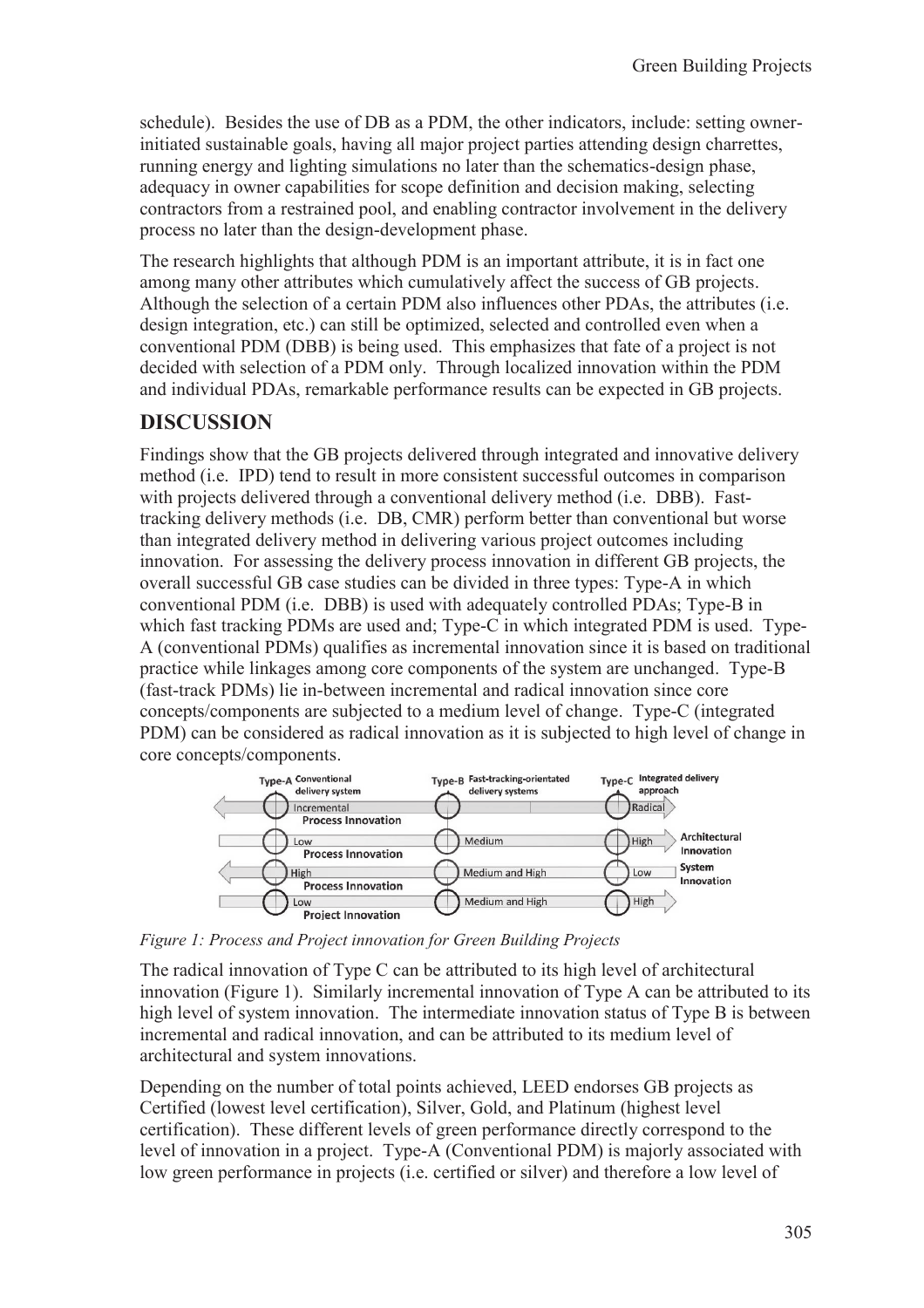project innovation. Type-B (Fast-track PDMs) is typically associated with a mixed green performance in projects and therefore a medium to high level of project innovation. Type C (integrated PDM) is successfully applied on complex and large scale projects and exhibit better project performance in comparison to Type B, therefore it is related with a high level of project innovation as shown in Figure 1.

Different PDMs have capacities to deliver GB projects under varying constraints and needs. The constraints will vary from project to project and therefore an ideal PDM for one GB project may not be ideal for another project. For instance, Molenaar *et al*., (2009) provided an account of best practices in GB project delivery not limited to a certain PDM: Owners that desire to achieve a specific LEED level at a fixed price prior to construction use DB-Lump Sum (LS) or DBB to specify the LEED level in procurement documents; CMR or DB-Guaranteed Maximum Price (GMP) provide the greatest likelihood of success in case level of green is to be maximized within the available budget; and DB allows for a transfer of the green liability while DBB and CMR maintain the liability with the designer/owner.

In IPD, the Primary Team Members (PTMs) may have different understanding and may be under pressure to revert back to old self-preservation concepts as the environment may not suit everyone (Matthews and Howell, 2005). Teams in IPD need to be carefully selected and must be prepared for new roles. An evident drawback of the IPD system is its dependence on individuals. Being unconventional, many times it is not understood correctly, which might cause difficulties (Kantola and Saari, 2016). New and innovative PDMs increase the number of PDMs that decision-makers can select from, for their particular project. Since the construction industry is slow to innovate, incremental rather than radical innovation would appear pragmatic. Although in comparison with traditional PDMs, innovative PDMs (i.e. IPD) can produce more innovative GB projects with better outcomes, innovation within the existing PDMs has better prospects of delivering GB projects than introducing new PDMs for every project. This is because IPD may not be suitable for some class of projects. However, it is possible that incremental innovation makes way for radical innovation. For instance, CMR system is already a well-known system; thus, a good way to move towards the unfamiliar IPD system would be to gradually add new features from the IPD system to the CMR or IPD lite in new projects (Kantola and Saari, 2016). CMR can help a project team to trial IPD features and understand how it can be implemented in practice.

In cases where radical innovation cannot be pursued by developing/using new PDMs (a case of architectural innovation), incremental innovation can be accomplished by making appropriate changes in traditional PDM along with other associated PDAs in the delivery process (a case of system innovation). The performance of a contract can be enhanced through the application of relationship management techniques, particularly the adoption of partnering concept or alliancing on projects. Even the performance of lump sum contracts can be improved through the application of a partnering concept (Blayse and Manley, 2004, Winch, 1998). The shift from competitive tendering to partnering and alliancing is an important opportunity to move towards a gain/risk sharing approach. Those in a position to innovate need to be rewarded for taking such risks. If they are so rewarded, they will have incentives both to adopt new ideas from outside the firm, and to capture the learning from problem solving to propose better ways of doing things for client (Blayse and Manley, 2004).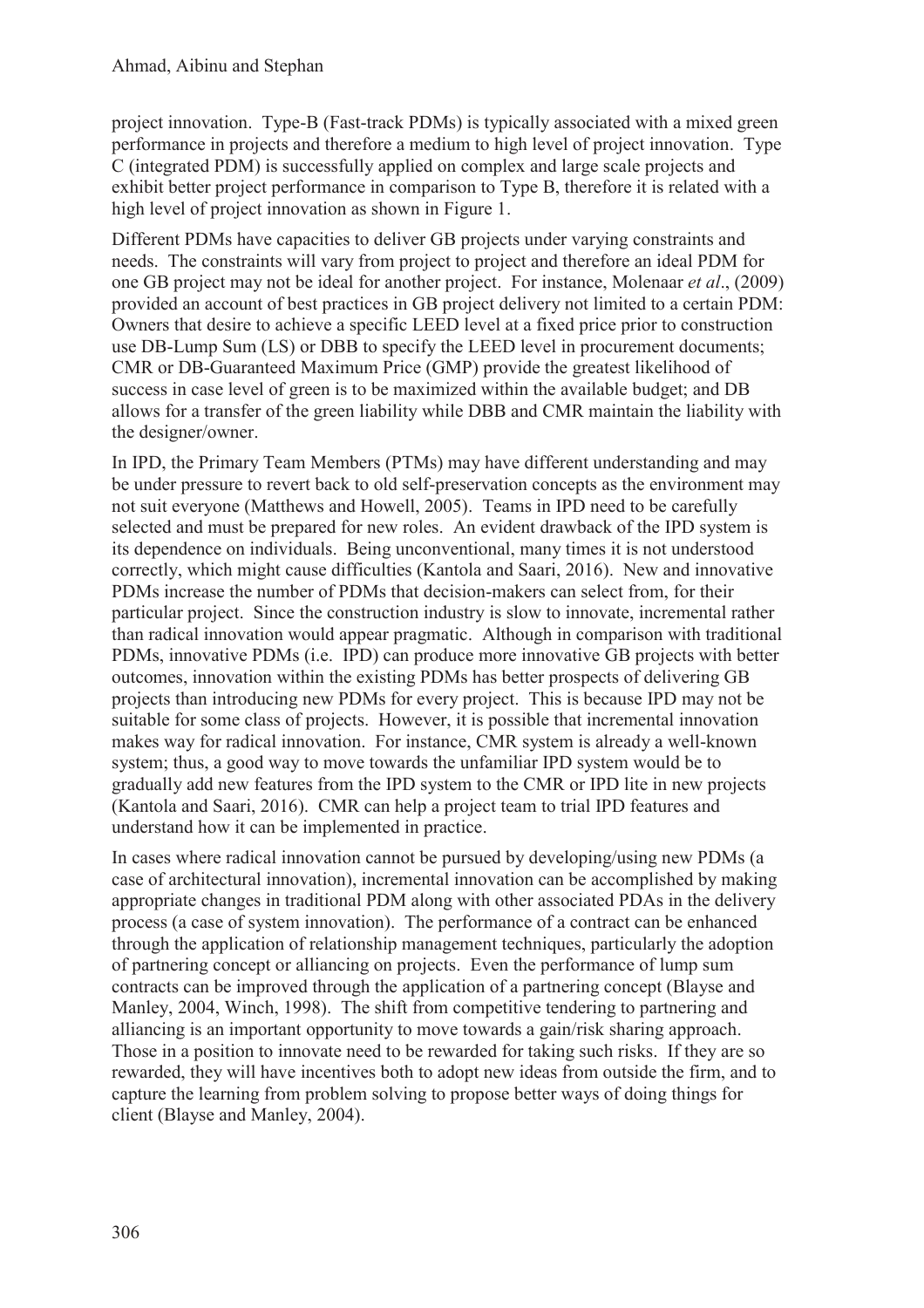## **CONCLUSION**

Based on the review of previously published literature, this paper explored the effect of different delivery approaches on the green performance and therefore innovation of GB projects. The more innovative delivery approaches tend to result in more innovative GB projects. Different types of delivery approaches incorporate different levels of innovation and result in different GB innovation and performance. There are many factors that govern the use of innovative and radical delivery approaches. These factors can include project type, project sector, project team, complexity, etc. For instance, in case of a noncomplex GB project in which design and construction stages need to be kept separate and for which low to medium level of green performance and innovation is acceptable, an incremental innovation approach in terms of DBB method can be used. In cases where a complex GB project is to be delivered with medium to high level of green performance and innovation, and where it is necessary to reconcile design and construction activities for expediting project development, fast-tracking PDMs i.e. DB and CMR seem as the reasonable choices. For delivering highly complex GB projects with high level of innovation and green performance, and where stakeholder firms are willing to show high level of collaboration under a non-traditional setup, a radical innovation approach in terms of IPD is preferable.

Some previous review studies on GBs have investigated different research trends and future directions, however the perspective of process and project innovation in GB projects as used in this review paper sets it apart from others. The paper is limited in terms of its methodology as it relied on case studies from previously published literature. While a substantial number of case studies have compared DBB, DB, CMR, and IPD delivery methods for successful GB project delivery, no studies are found that have compared life cycle oriented delivery methods (i.e. PPP/PFI) with other PDMs for GB project delivery. Future research needs to pay equal attention towards all kind of delivery processes/methods being used in GB projects. This paper used secondary data to explore the relationship between process innovation and project innovation and therefore used many assumptions. Future research relating innovation in GB projects should make use of primary data to minimize the use of assumptions and to extend the scope of research in this area to all the PDMs being used for GB projects.

### **REFERENCES**

- Bilec, M M (2008) Investigation of the Relationship between Green Design and Project Delivery Methods. Lawrence Berkeley National Laboratory.
- Blayse, A M and Manley, K (2004) Key influences on construction innovation. Construction Innovation, **4**(3), 143-154.
- Carpenter, D S (2005) *Effects of Contract Delivery Method on the LEEDTM Score of US Navy Military Construction Projects (Fiscal Years 2004-2006)*. Monterey, California: Naval Postgraduate School.
- El Asmar, M, Hanna, A S and Loh, W-Y (2013) Quantifying performance for the integrated project delivery system as compared to established delivery systems. *Journal of Construction Engineering and Management*, **139**(11), 04013012.
- Gard, P T (2003) Fast and innovative delivery of high performance building: Design-build delivers with less owner liability. *Strategic Planning for Energy and the Environment*, **23**(4), 7-22.